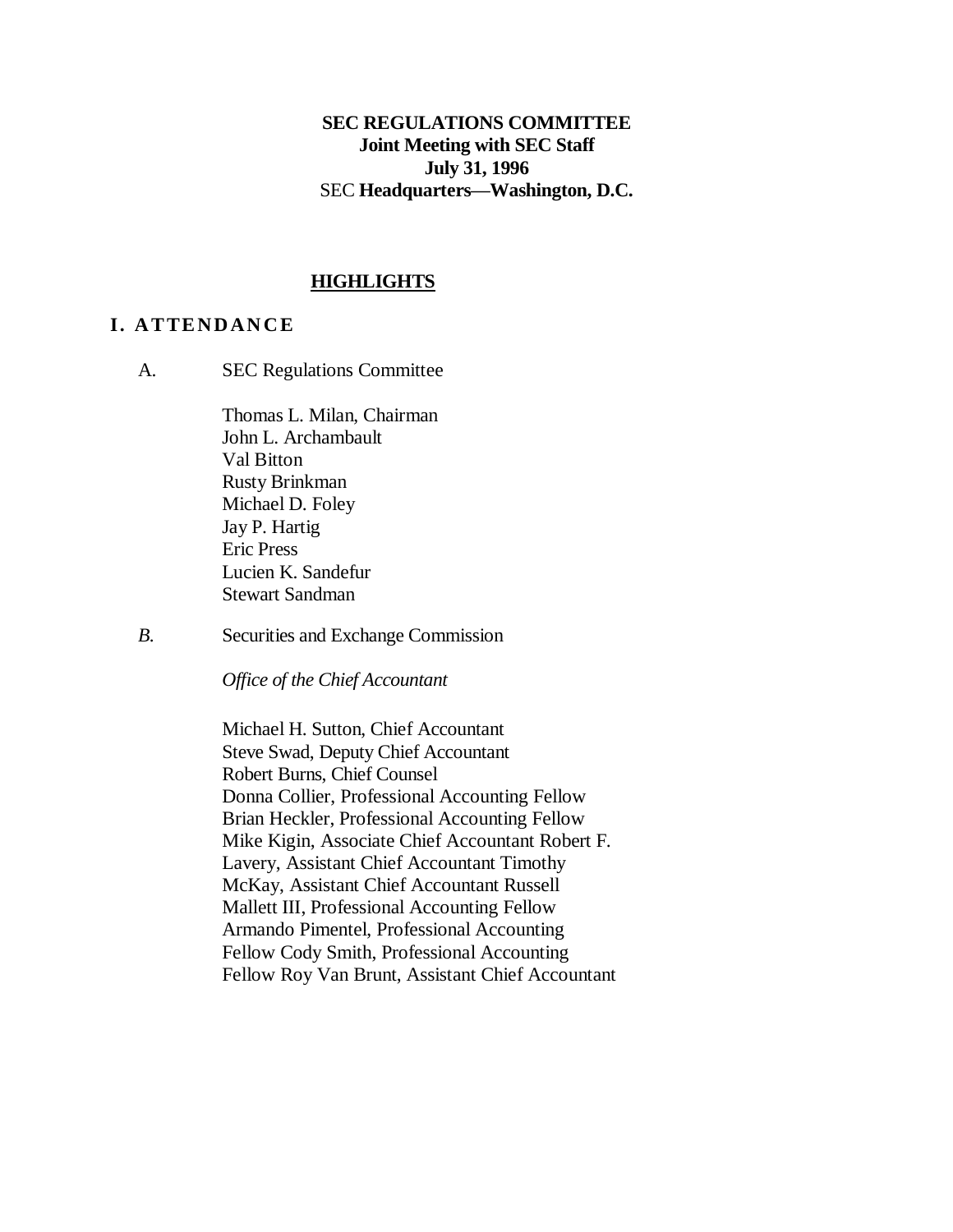*Division of Corporation Finance*

Robert Bayless, Chief Accountant Wayne Carnall, Associate Director -- Accounting Operations Melanie Fowler, Assistant Chief Accountant Douglas Tanner, Associate Chief Accountant

C. AICPA Staff

Annette Schumacher Barr, Technical Manager

D. Guests

Wendy Hambleton, BDO Seidman Chris Holmes, Ernst & Young Steven Sherb, Feldman, Radin & Co.

### II. STAFF UPDATE

Mike Sutton introduced the new Professional Accounting Fellows (PAFs) who joined the Office of the Chief Accountant in June: Donna Collier, Armando Pimentel and Cody Smith. Mr. Sutton also announced that Roy Van Brunt, Assistant Chief Accountant, will leave the SEC in August to take a position with Ten Eyck & Associates. He thanked Mr. Van Brunt for his 20 years of dedicated service to the Commission.

Wayne Camall announced the formation of a Professional Accounting Program in the Division of Corporation Finance. He stated that the Commission will accept applications for 6 to 8 accounting positions with a nonrenewable term of twelve to twenty-four months. The deadline for application is August 26, 1996.

Robert Bayless added that the Division of Corporation Finance is also seeking an independent contractor to work as a staff trainer for one year. Anyone interested in this position should contact the Division for more information.

### III. SAB 97 OVERVIEW

Brian Heckler provided an overview of Staff Accounting Bulletin (SAB) No. 97, issued July 31, 1996. The first section of the SAB provides the staff's views regarding the inappropriate application of SAB No. 48, Transfers of Nonmonetary Assets by Promoters or Shareholders, to purchase business combinations consummated just prior to or concurrent with an initial public offering (IPO). In discussing this section, Mr. Heckler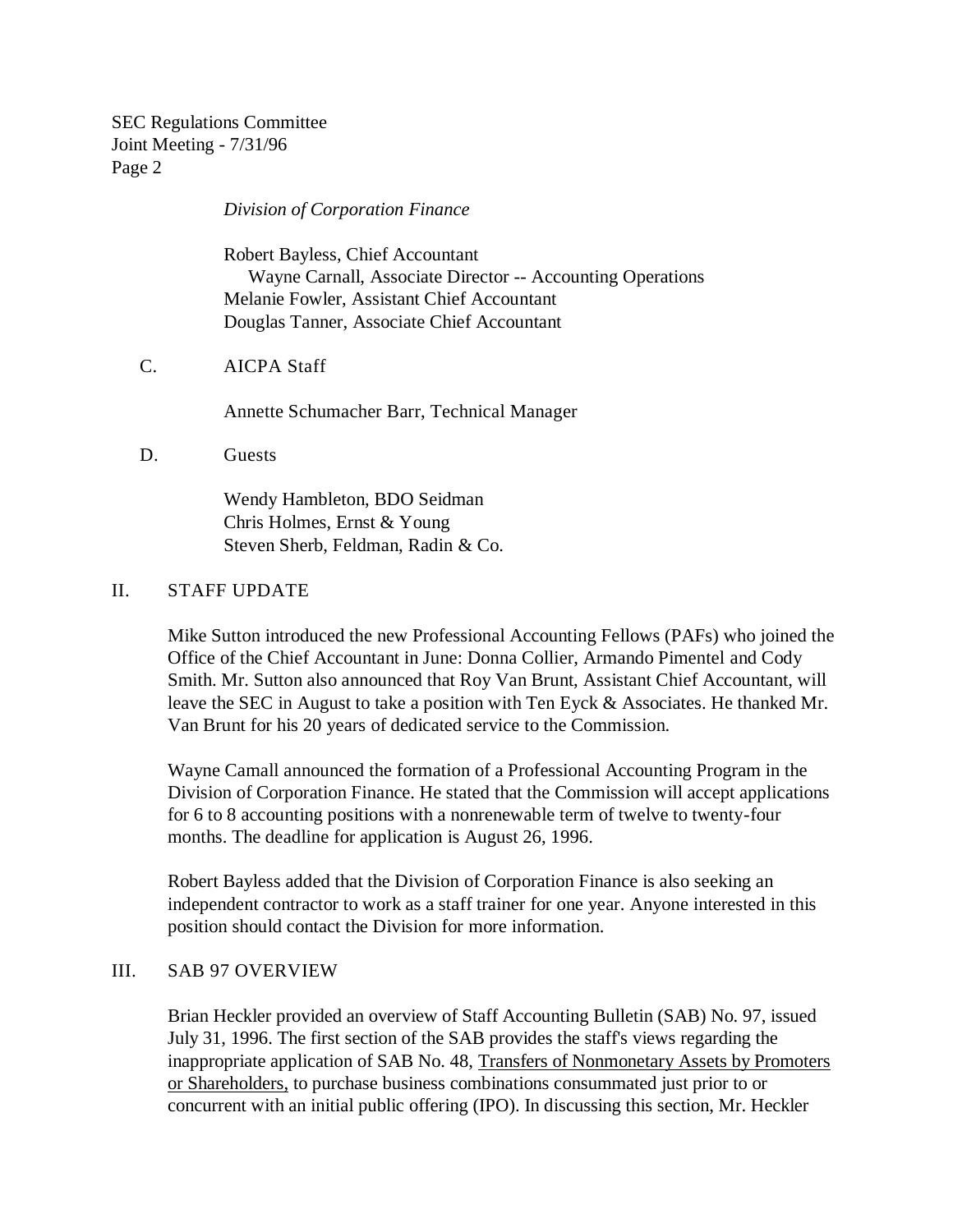> highlighted the transitional guidance contained in Footnote 2 to the Interpretive Response for Question 1 of Topic 2:A (8). Footnote 2 states that "the staff generally will not object to the application of SAB Topic 5:G (SAB 48) to business combinations entered into just prior to or contemporaneously with, an IPO for which merger agreements were executed by all of the combining companies prior to the publication of this guidance and the initial public offering is filed with the Commission by September 30, 1996."

The second section of SAB No. 97 expresses the staff' s views regarding the identification of an accounting acquirer in accordance with APB Opinion No. 16, *Business Combinations,* for purchase business combinations involving more than two entities. Specifically, the SAB states that the company whose shareholders receive the largest ownership interest in the combined entity should be presumed to be the accounting acquirer unless "objective and verifiable evidence rebuts that presumption."

Mr. Heckler added that the guidance in the SAB does not address the accounting for joint ventures or leveraged buy-out transactions as discussed in EITF Issue No. 88-16.

## **IV. PROPOSED DERIVATIVE DISCLOSURES**

Russ Mallett noted that the Commission received over 100 comment letters on the recent rules proposal on derivative and market risk disclosures. He provided the following summary of the comment letters that the staff has reviewed thus far:

- The SEC should defer any action until the FASB completes its derivatives accounting project.
- Financial instrument market risk does not necessarily represent a registrant's primary market risk exposure. For example, risks relating to changes in technology or foreign operations may represent a more dominant risk. In these cases, the proposed market risk disclosures would not provide for a balanced discussion of a company's business and economic risks.
- The proposal's requirement to disclose certain quantitative information (such as commodity positions) may result in competitive harm to registrants.
- The proposed qualitative disclosures are more useful/meaningful than the proposed quantitative disclosures.
- Registrants should be afforded more flexibility in determining which quantitative disclosures should be provided. Registrants should be allowed to disclose internal quantitative measures of market risk exposure.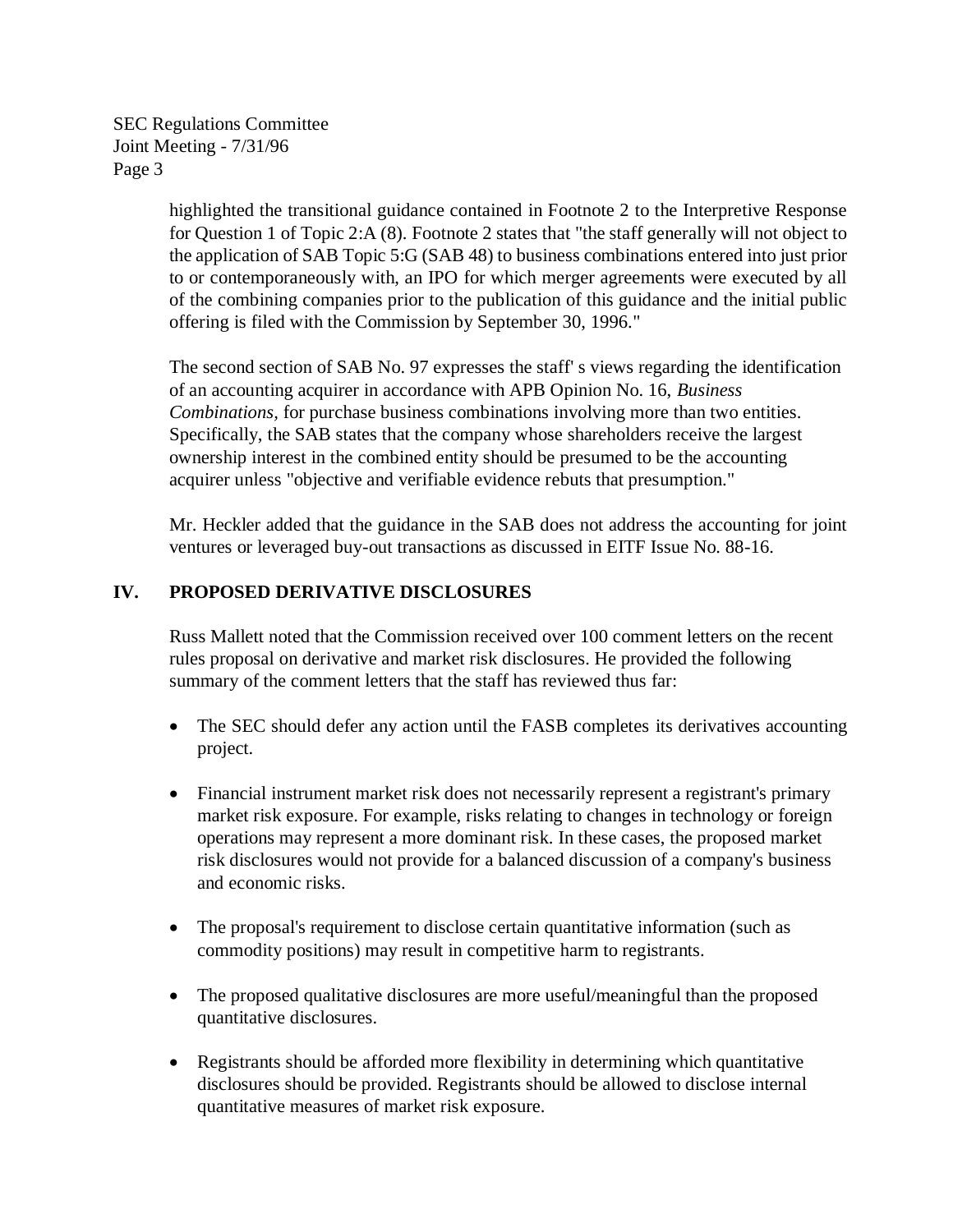- In order to ensure comparability, *less* flexibility should be provided registrants in determining which quantitative disclosures should be provided. Issuer discretion whether to include the encouraged quantitative market risk exposures could also lead to possible manipulation of the disclosures provided.
- The final rule should either provide more explicit materiality guidelines or adopt the existing materiality standards applicable to MD&A disclosures.
- Various technical and editorial corrections are needed.

Mr. Mallett stated that the staff is in the process of considering and analyzing each of the comment letters received. The goal of the staff is to provide timely guidance for calendar year 1996 reporting. He added that the staff considers the SEC's derivatives and market risk proposal as a stand-alone disclosure standard that is independent of the FASB's derivative accounting project (i.e., the issuance of the FASB's standard generally will not eliminate the need for the SEC's final disclosure rule).

# **V. REVENUE RECOGNITION AND DEFERRED COSTS**

Brian Heckler noted that the staff has recently addressed several revenue recognition issues. The staff consistently questions transactions where revenue appears to be recognized prior to the registrant's completion of significant legal and contractual activities.

The staff is skeptical about the assertion that revenue has been earned if a customer has a legal and enforceable right to a refund or demand performance. Registrants have asserted that revenue has been earned even though clearly articulated language in legal contracts and other documents stipulate that additional performance obligations or conditions to customer acceptance exist. For example, a registrant delivered a product subject to a right of return after a 30 day acceptance period. Title to the property did not pass until acceptance. The registrant asserted that customer acceptance was not an important milestone and that revenue should be recognized upon delivery. The staff objected to the recognition of revenue prior to customer acceptance.

In another example, a registrant had a business where memberships were sold for an initial fee. The customer subsequently paid a monthly service fee over a period of use. The registrant allocated certain marketing costs to the initial nonrefundable fee and, if marketing costs exceeded the fee plus an expected gross profit margin, accrued some of the future expected revenues to offset the initial marketing costs. The registrant and its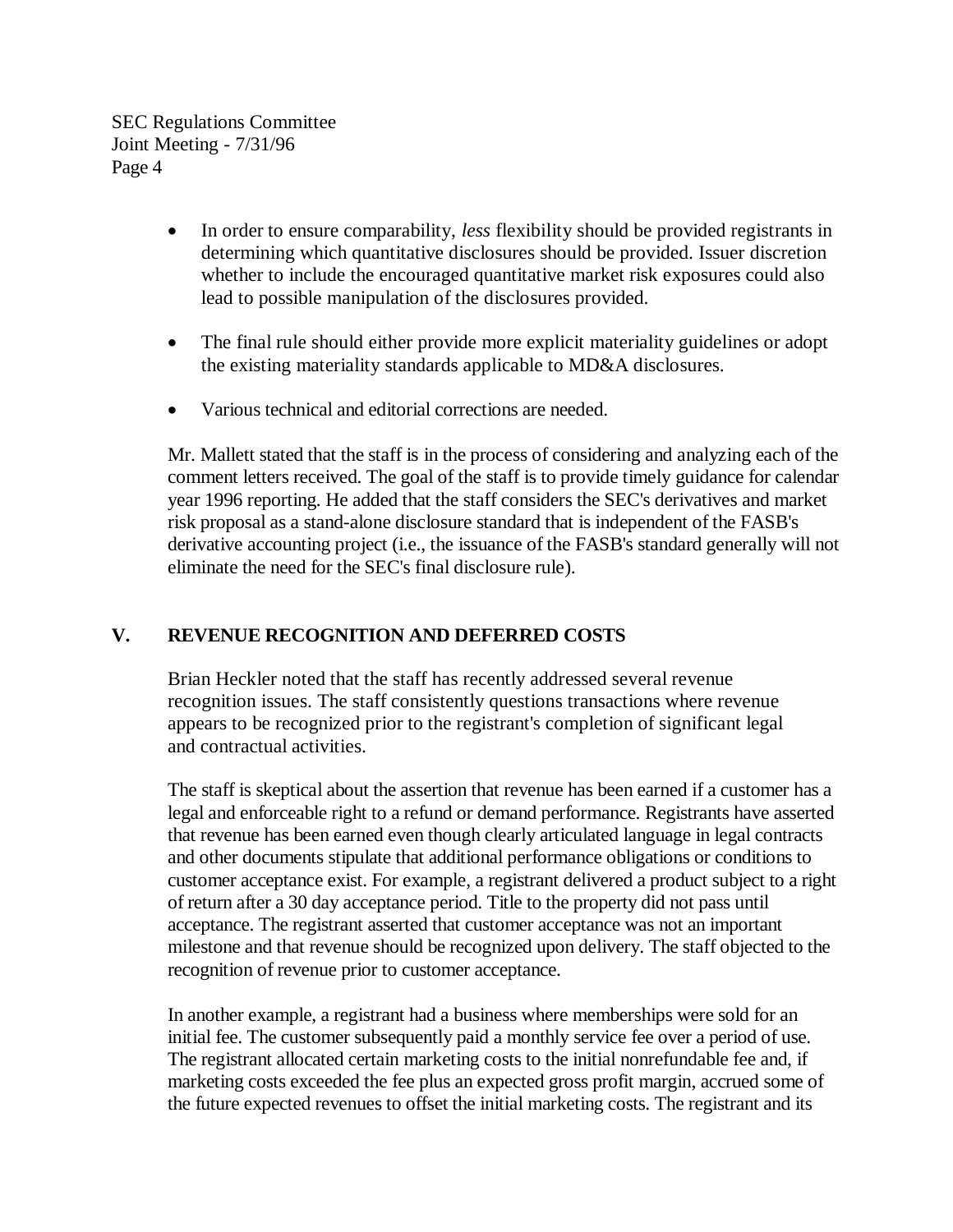> auditors cited industry practice as the principal support for the recognition of revenue in this manner. The staff objected to the registrant's revenue recognition policy. Instead, the staff believed it was appropriate to defer and amortize the initial fee over the contract period and to recognize costs when incurred unless those costs were customer acquisition costs.

The staff has not objected, in certain circumstances, to a registrant's assertion that certain "customer acquisition costs" could be deferred and amortized over an appropriate period. The customer acquisition costs subject to deferral were direct and incremental costs related to obtaining the customer and included only those costs related to successful efforts. The staff reaffiinied that advertising costs are subject to the provisions of SOP 93- 7, *Reporting on Advertising Costs.* The staff objected to a registrant's assertion that certain general and administrative expenses, including occupancy costs, related to and could be deferred as customer acquisition costs.

Steve &Wad added that registrants with revenue recognition issues should write the staff on a pre-filing basis to discuss the issues and get the staff's position on the proposed revenue recognition approach.

#### VI. REO GANIZATION IN THE DIVISION OF C RPORATION FINANCE

Robert Bayless provided an overview of the recent reorganization of the Division of Corporation Finance. The purpose of the reorganization, designed by the new Division Director Brian Lane, is to improve the management and integration of the both legal and accounting review processes. The reorganization is primarily internal and will have little visible impact on registrants and their auditors. Generally speaking, the reorganization will not result in the reassignment of a transitional filing that was assigned to a specific staff member prior to July 15, 1996, the date of reorganization. As a result of the reorganization, the Division replaced its existing 12 disclosure branches with eight Assistant Director Offices and an Office of Small Business Review. Additiona l information, including a list of primary SIC codes assigned to the eight Assistant Director Offices, is available on the Commission's web site [\(http://www.sec.gov\)](http://www.sec.gov/).

Mr. Bayless added that although the reorganization occurred during a peak period for IPO filings (over the last eight weeks, the number of IPOs filed each week dropped from a peak of nearly 200 to about 100) the protocol for processing filings has not changed. Comment letters will identify the accounting and legal reviewers and their respective supervisory reviewers. Registrants are still encouraged to call the staff with any questions or concerns related to their filings.

With respect to current filings, Robert Bayless noted that the staff is working hard to keep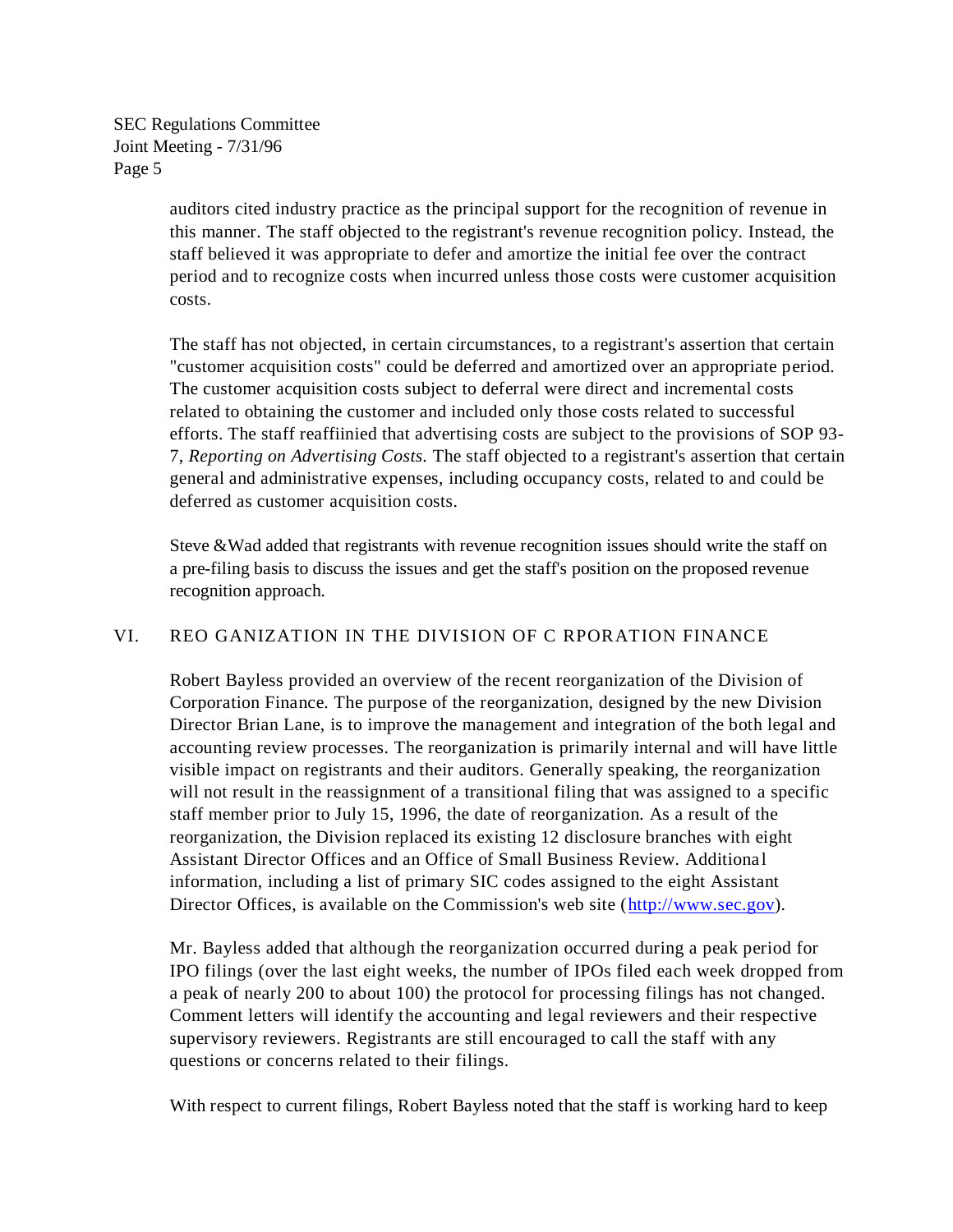> up with the increased level of IPO filings referred to above. Registrants may call the Division with questions about the status of their filings. He added that incomplete filings containing significant deficiencies will be returned to registrants.

## VII. RULE 3-05 STREAMLINING

Robert Bayless provided a status update on the Rule 3-05 streamlining proposals announced last year by the Commission. He noted that the staff's goal is to present an adopting release to the Commission by the end of August. In addition, the staff may need to re-propose certain revised rules. With respect to the public comments that were received on the proposal, Mr. Bayless said that while most of the comments were supportive of the proposed relief, some contained a recommendations for lower limits. For example, some commenters stated that the proposed relief should not extend to acquisitions above a specified level while others suggested that the proposed relief should extend only to "seasoned" issuers.

## VIII. BEST PRACTICES

Tom Milan discussed the Committee's project to develop a compendium of best practices for consultation between independent auditors and the SEC staff. The goal of the project is to improve communications between independent auditors and the SEC staff and would not result in authoritative requirements for SEC Practice Section (SECPS) members. Mr. Milan added that, because communication is a two-sided issue, the project could not proceed without a similar project by the SEC staff to determine and document their best practices for communications with independent auditors.

Mike Sutton noted that the staff would be open to discuss practices that would improve communications between the staff and the profession.

## IX. STOCK SPLITS

The Committee requested clarification of the staffs expectations for the reporting of a stock split that must be given retroactive effect subsequent to the filing of Form 10-K. The Committee inquired whether the staff would require amended financial statements with revised per share amounts in a subsequent registration statement or in a Form 8-K incorporated by reference. Robert Bayless responded that although stock splits require retroactive presentation, the staff would not ordinarily require the restatement of previously filed financial statements that are incorporated by reference into a registration statement or proxy for reasons solely attributable to a stock split. In lieu thereof, the staff will accept inclusion of selected financial data which includes per share information, as